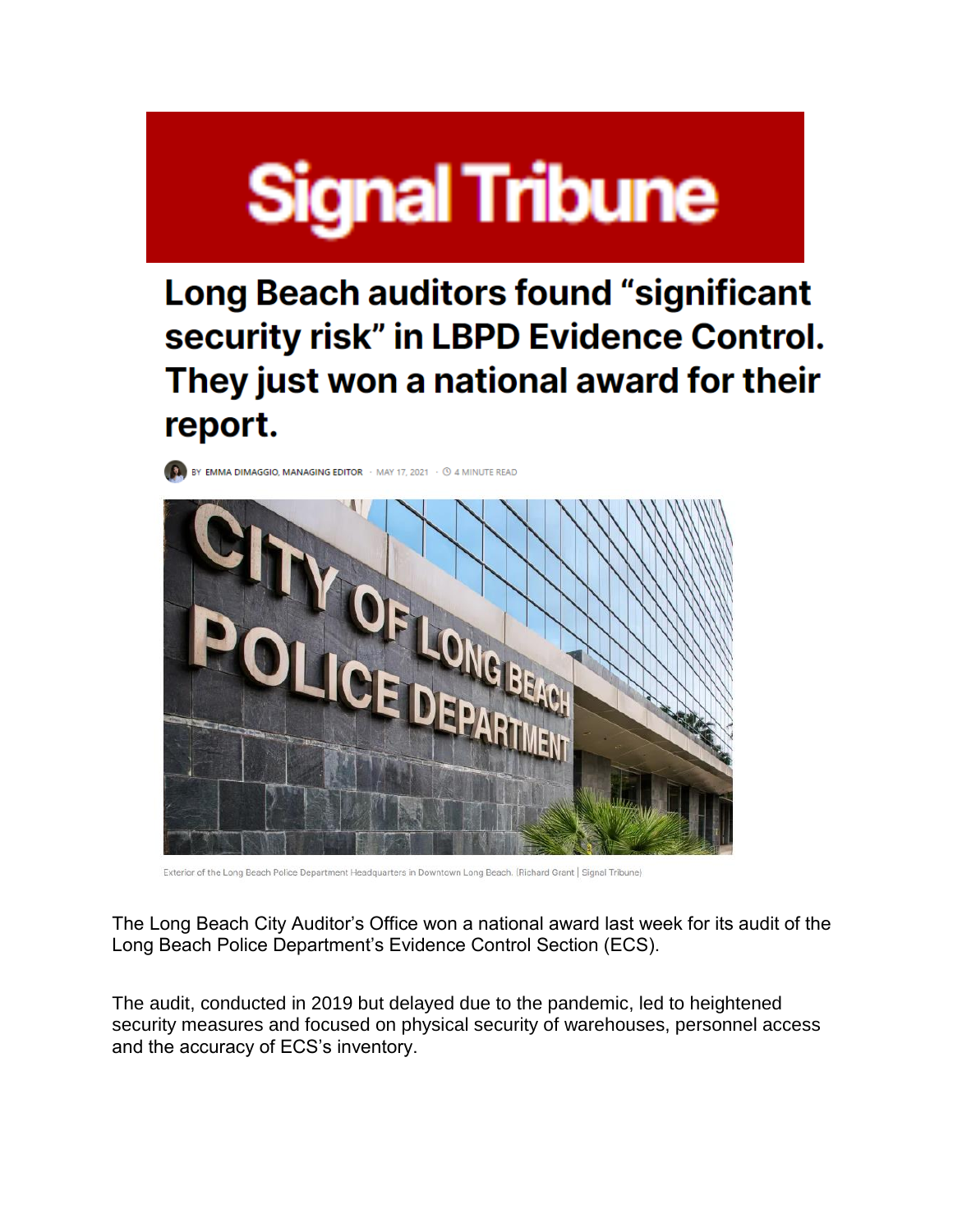LBPD Evidence Control Section is responsible for the intake, storage and disposition of over 300,000 property and evidence items that are held as crime scene evidence, seized goods, prisoner's personal property, or found property.

The award winners—City Auditor Laura Doud and team members Jeames Lam, Hannah Gardener and Timothy Lim—received the Exemplary Knighton Award from the Association of Local Government Auditors (ALGA). Long Beach's auditors competed with more than 300 other auditing organizations for the honor.

"It's extremely, extremely rewarding when your work is acknowledged and recognized," Doud told the *Signal Tribune*. "There's a ton of work that goes on in auditing that no one sees. We do a lot of research — and a lot of background information — to really zero in on things that will make a difference."

"I am very pleased with the cooperation we received from the [Long Beach Police Department] and that they agreed with our recommendations."

*City Auditor Laura Doud*

## **Changes made as a result of the audit**

The audit's recommendations focused on improving security over property and evidence by: implementing physical security measures at the storage location, limiting personnel with access to these items and performing effective inventory management.

Judges commented that recommendations were clear, specific and appropriately addressed the key findings.

"We work really hard to understand every department objective quickly," Doud said. "So we can determine whether their operations are functioning as intended, as efficiently as possible and make recommendations to improve the operations and services to best meet the public's needs."

As a result of the audit, LBPD has implemented the following changes:

- Installed a security alarm system at the main storage warehouse
- Repaired security cameras
- Limited access at the storage warehouses to appropriate staff
- Created an inventory schedule to examine all items regularly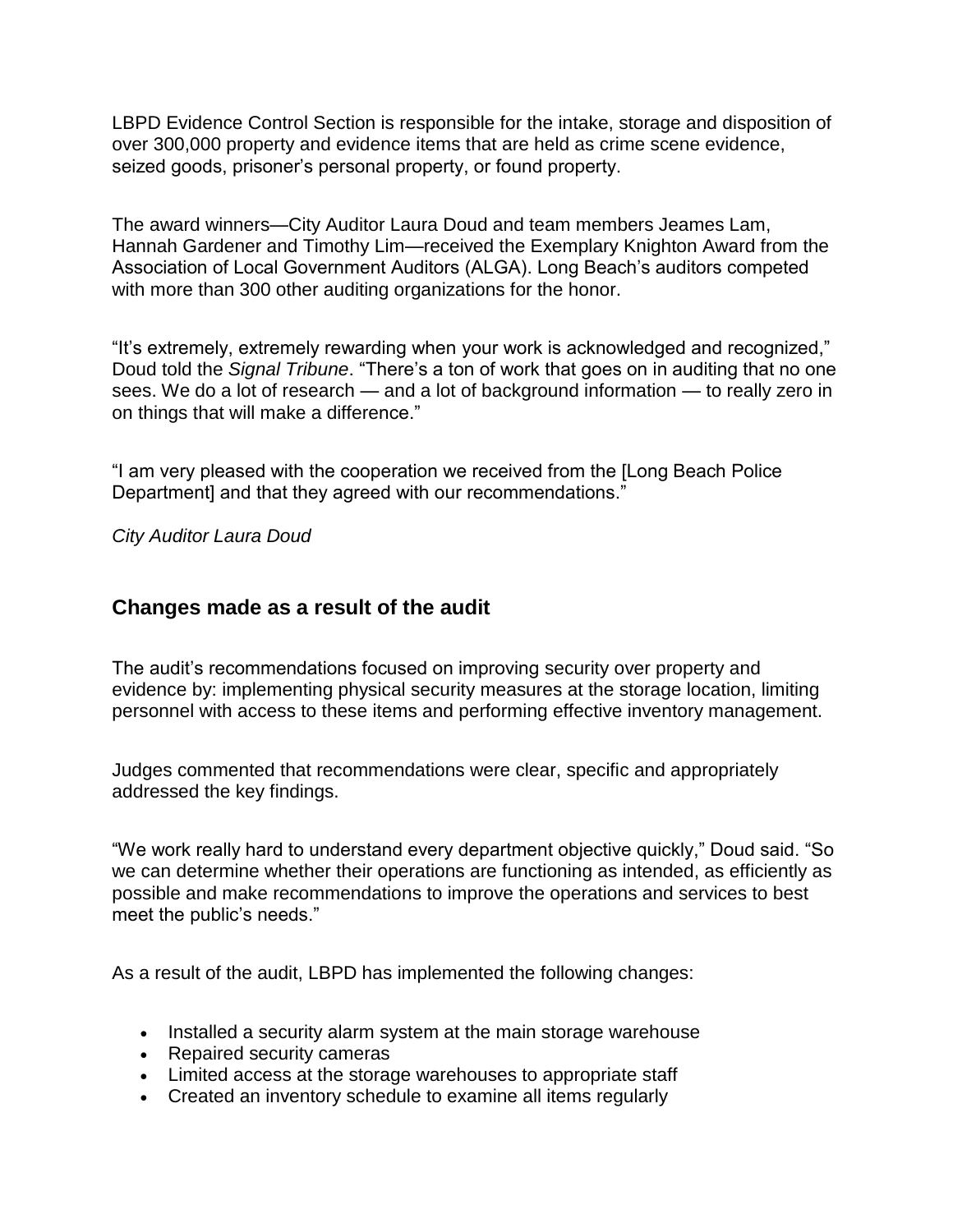"I am very pleased with the cooperation we received from the LBPD and that they agreed with our recommendations," Doud said in a statement.

## **Audit findings: 'Significant' security risks**

Before the audit, 15 individuals had access to evidence control who shouldn't have, according to the audit. Another 15 individuals had more access than necessary.

These included non-LBPD City employees, LBPD employees who had been transferred out of the ECS, non-City personnel and one unknown person, according to the audit.

This access "present[ed] a significant security risk," the audit states. Immediately after the audit, in March of 2019, access was restricted to ECS and Forensic Science Services Division supervisors.

In evidence control inventory, 191 high-risk items were not accounted for, prompting auditors to recommend an inventory schedule to examine items regularly, which has already been implemented by the department.

The regular examination of items also helps keep track of dispositions.

After certain requirements are met, an item undergoes "disposition," meaning that an item is either returned to its owner or finder, destroyed, sold at an auction or, if currency, deposited into the City's bank account.

According to the audit, only eight money dispositions were performed a year "when they should be performed monthly."

Warehouses used by ECS lacked security alarms or functional cameras, the audit states. Cameras have since been repaired.

Security footage itself is only kept by the department for 30 days, "which is significantly shorter than the one-year period required by State law, and even shorter than the multiple years suggested by [International Association for Property and Evidence]," the audit states. LBPD has a target date for July 1, 2021 to install new cameras.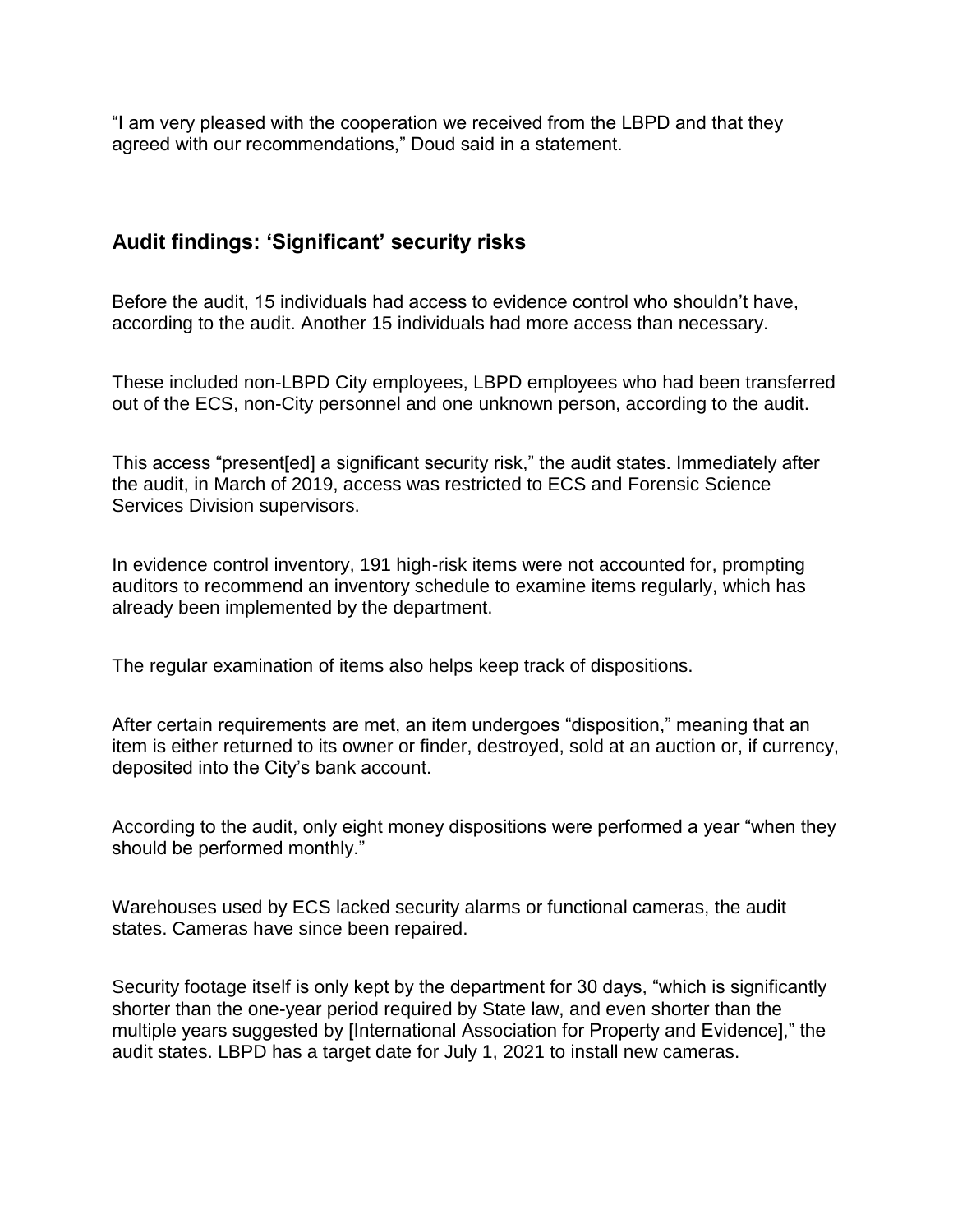"By implementing our recommendations, the City can better maintain the integrity of property and evidence, ultimately ensuring public confidence," Doud said.

## **LBPD disagree with recommendation to restructure Evidence Control Section**

Though the audit focused on security and personnel, it also included suggestions for staffing and organizational placement policies. ECS is currently housed under the Investigations Bureau, which the audit states "can create potential conflicts of interest."

Though the auditors did not find any instances of evidence tampering, the audit did suggest restructuring the chain of command outside of police operations so "the integrity and independence of both the investigative and evidence management processes are enhanced, minimizing the opportunity for or even the appearance of possible evidence tampering."

This restructuring was the one recommendation— out of 27 total — that LBPD disagreed with. Their response to the medium-priority item was: "We disagree with the potential for conflict given the organizational structure of the department and the roles and responsibilities of ECS personnel."

No plans for implementation were included.

In addition, sworn personnel are assigned to the section when "best practice recommends civilian personnel for this function." Doud said that hiring civilians for administrative tasks gives "more opportunity for officers in patrol," as well as cost-saving benefits.

LBPD responded: "The budget for the police department is such that we must eliminate a position to gain a position. So the sergeant position would have to be eliminated to fund the new supervisor position. There will not be a net gain of another supervisor on the street."

The audit also states that the ECS's policies were "not comprehensive and out of date."

In an email to the *Signal Tribune*, LBPD said that policies and procedures have been updated in a new procedures manual which has already been issued to property personnel.